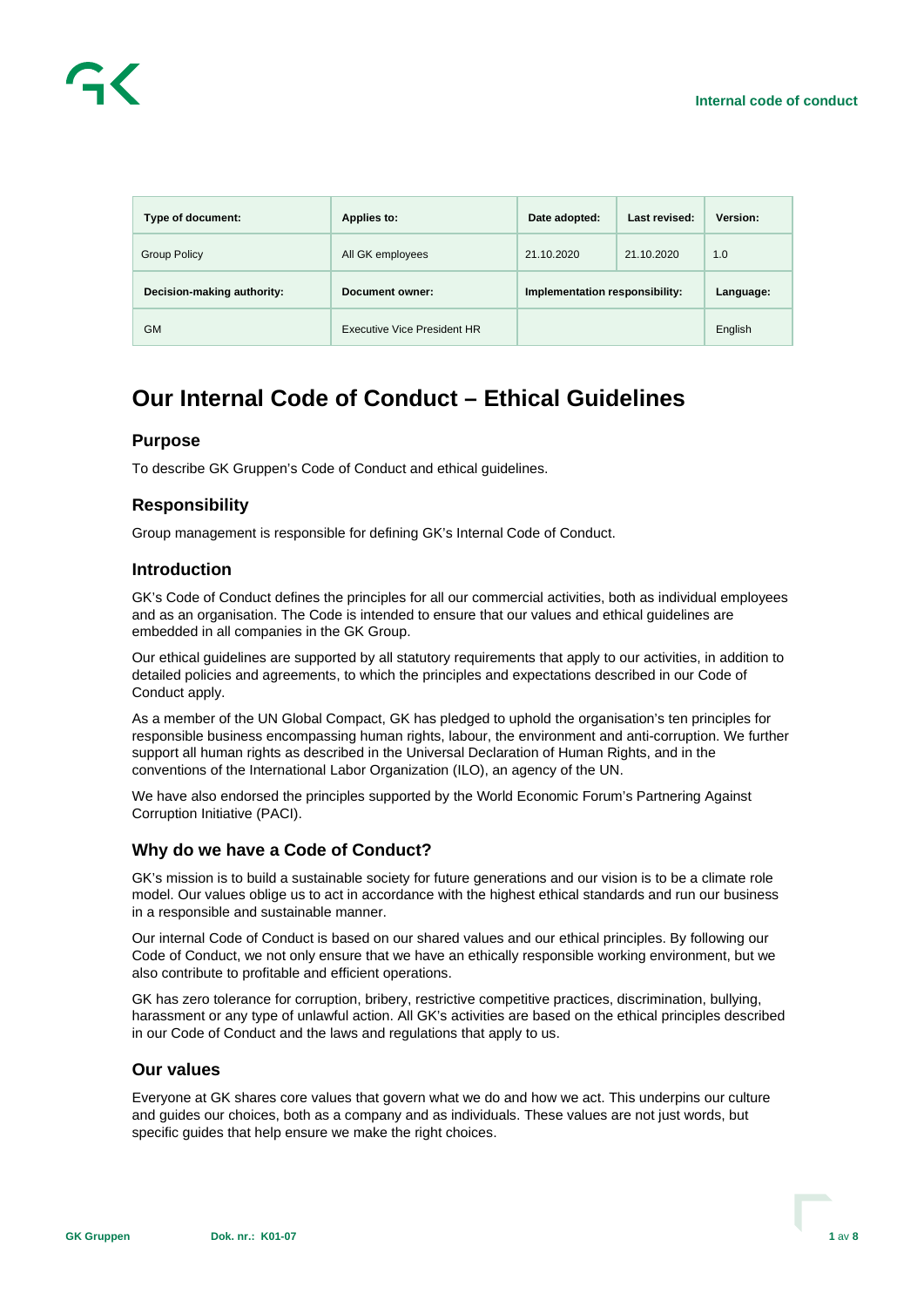#### **Inclusive**

At GK we share our knowledge and experience, and recognise each other's disciplines and working situations. We believe that diversity plays an important role in creating a good workplace. At GK we are inspired by differences, and we build mutual trust through openness, respect and teamwork. This is how we create a sustainable working environment for future generations.

#### **Curious**

Curiosity is the basis of all innovation, which in turn drives all development. Therefore we are curious about our own and other's disciplines and how we can work together to create more efficient, profitable and environmentally friendly solutions that help establish a sustainable society for future generations.

#### **Responsible**

Being responsible is a question of what we are and what we do. We can be relied on, and do what we say we will do. This is how we create the trust that is required to generate a forward-looking, value-creating and highly skilled business that develops sustainable solutions for future generations.

### **Who does our Code of Conduct apply to?**

Our Code of Conduct defines how we as GK employees must treat each other, our customers, the rest of society and other stakeholders. Our Code of Conduct applies to everyone who works in the Group and our subsidiaries, irrespective of their role, position or terms of employment, including our Board of Directors.

GK is not an island, and we make the same requirements of our suppliers and their subcontractors as we do of ourselves. GK has a dedicated Code of Conduct for Suppliers that affirms the principles that GK requires our suppliers to accept and follow.

## **How do we use our Code of Conduct?**

Our Code of Conduct provides us with help and guidance on challenges and ethical dilemmas and states who we should contact if we have any questions.

The Code does not cover all possible dilemmas or situations we may encounter. Different challenges will continue to arise as our business evolves, and in future we may face new situations where we are uncertain about what we should do to comply with laws and regulations. In such cases we must still maintain high ethical standards, and it will be important to seek advice to be able to make the right decision.

In addition to describing our own ethical standards, our Code of Conduct also requires us to follow all applicable laws and regulations. You must always be familiar with the laws in the area in which you work, and seek guidance if you have any questions.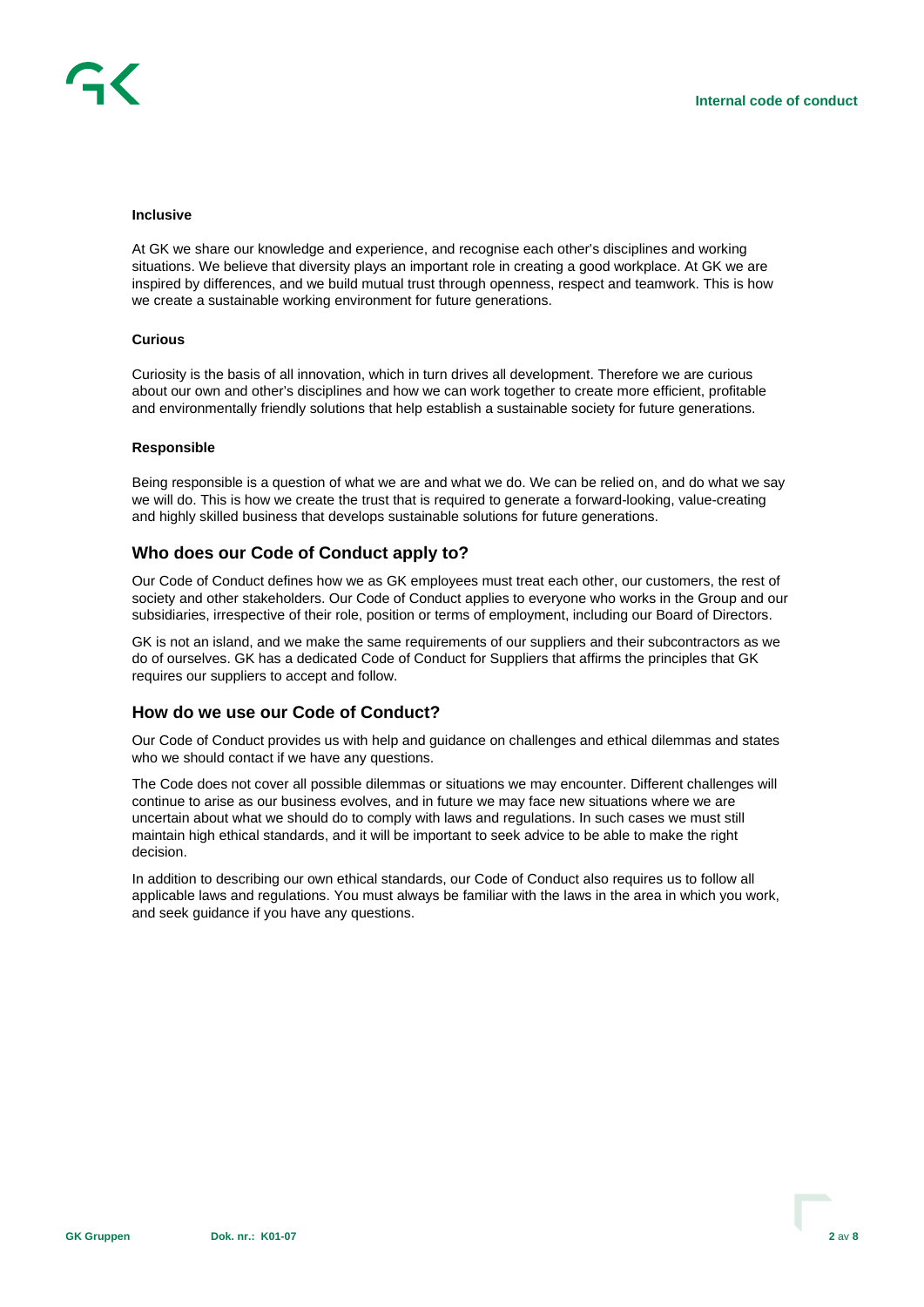# **Ethical dilemmas**

If you are facing an ethical dilemma and are not sure what to do in a specific situation, ask yourself:

- Is the proposed course of action legal?
- Is it consistent with GK's values, ethical guidelines and procedures?
- Would I be comfortable telling my colleagues, managers, friends and family about the matter?
- What would be the consequences if it were reported in the mainstream or social media?
- Is it morally justifiable?

#### **Notification – speak out!**

GK encourages a culture of transparency and urges anyone who observes or experiences anything that violates our values or ethical guidelines and could impact our company or people's life and health to speak out. We attach importance to ensuring that anyone who reports a problem will never suffer reprisals and can be sure that there will be an appropriate investigation process.

As a general rule, you should notify your line manager or, if appropriate, your manager's immediate superior. You can also report the matter to HR or our legal department. If you want to remain anonymous, you can report through GK Whistle, our anonymous notification (whistle-blowing) service.

#### **How we conduct ourselves in the workplace**

Working at GK is not only a question of upholding our values and ethical guidelines. It's also about managing GK's assets in a responsible manner and creating a fair, sustainable and safe workplace. You must make your contribution by acting professionally and by promoting an inclusive, curious and responsible culture where everyone feels welcome.

## **Personal conduct and behaviour**

Everyone at GK must treat colleagues, customers, suppliers, business associates, colleagues and others they come into contact with through their work with respect and integrity.

#### **Health and safety**

GK systematically works to ensure a safe and healthy working environment for everyone, both at our customers' sites and at our own offices. GK strives to be a role model in our sector, and safety is central to everything we do. This means:

- We care about our employees and about the people who are affected by the work we perform in our projects.
- We constantly strive to develop a working environment conducive to health, safety and job satisfaction.
- We ensure visible leadership, which is critical for good health and safety and a good working environment.
- We promote and share good practices around personal safety and accident prevention along our entire value chain, in our own projects and within the industry.
- We require our subcontractors, suppliers and partners to follow our quidelines for safety and our Code of Conduct for Suppliers.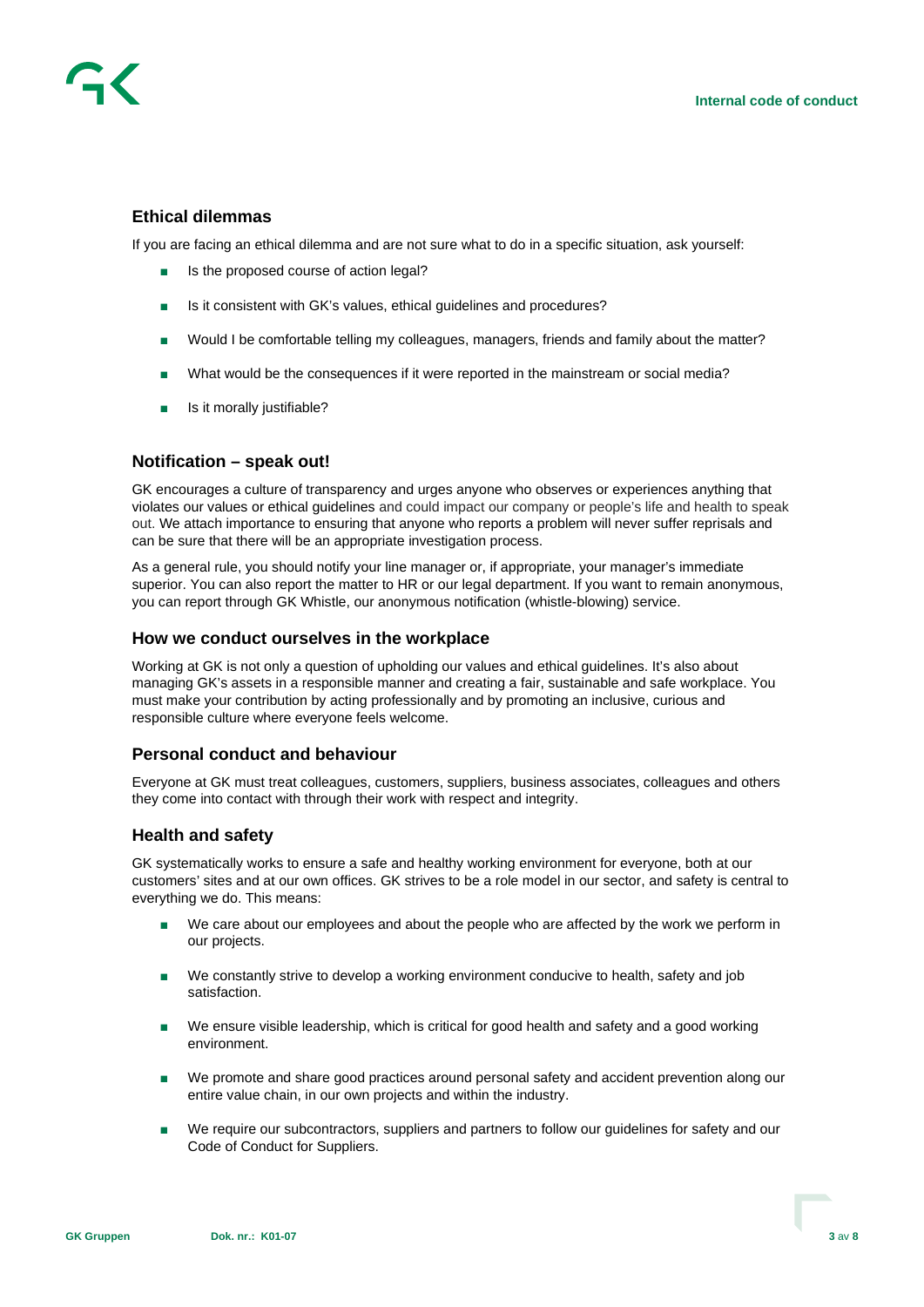

- We provide training and education on health and safety that is relevant to our employees' work situations and working environment.
- We ensure that employees at our subcontractors receive adequate training and have the right equipment to be able to perform their work safely.
- We aim to be a sector leader in health, safety and the environment, making continuous, measurable improvements towards our goal of being a zero-harm working environment.
- We comply with all legislation and regulations on HSE.

#### **Fair working conditions**

As a GK employee, you are entitled to be treated with respect and dignity and you must also respect the dignity, privacy and rights of every individual you come into contact with, and everyone who is affected by our activities. All employees' working conditions must satisfy national and local legislation and the ILO standards we have endorsed. This means a decent working environment, adequate pay for work performed and fair treatment and employment rights for everyone.

We do not accept any form of child labour or forced labour in our workplaces or our supplier chain, including illegal practices or unlawful withholding of pay.

We recognise and respect our employees' right to freedom of association and collective bargaining.

We must enjoy good and mutually respectful relations with employee organisations, trade unions and employee representatives.

As a GK employee, you are responsible for speaking out if you become aware of poor working conditions at our company or any of our suppliers or subcontractors.

#### **Inclusiveness and diversity**

GK aims to be an attractive and inclusive workplace that offers good working conditions, a safe working environment, diversity and gender balance. GK does not accept any form of harassment, discrimination or other behaviour that may be perceived as threatening or degrading. The company's managers have a particular responsibility to promote transparency, loyalty and respect.

Everyone must have equal opportunities to realise their potential and grow both personally and professionally in our business, regardless of gender, ethnic background, religion, beliefs, disability, sexual orientation, gender identity or other important personal matters.

#### **GK's assets**

GK's assets are everything our company owns or uses to operate our business, including equipment, facilities, systems, information and data. Protecting the company's assets is a key responsibility for everyone.

Intangible assets such as trademarks, works protected by copyright, inventions, business secrets, knowledge and data relating to our business are often valuable and must not be used for purposes not connected to GK.

GK's assets, such as tools, equipment and materials must only be used for business purposes. All surplus materials at the end of a project also belong to GK. GK's assets must not be used for private purposes or private activities.

Equipment that is made available to employees or is part of other employee benefits, such as PCs, phones and vehicles, must be used in accordance with local legislation and GK's own guidelines.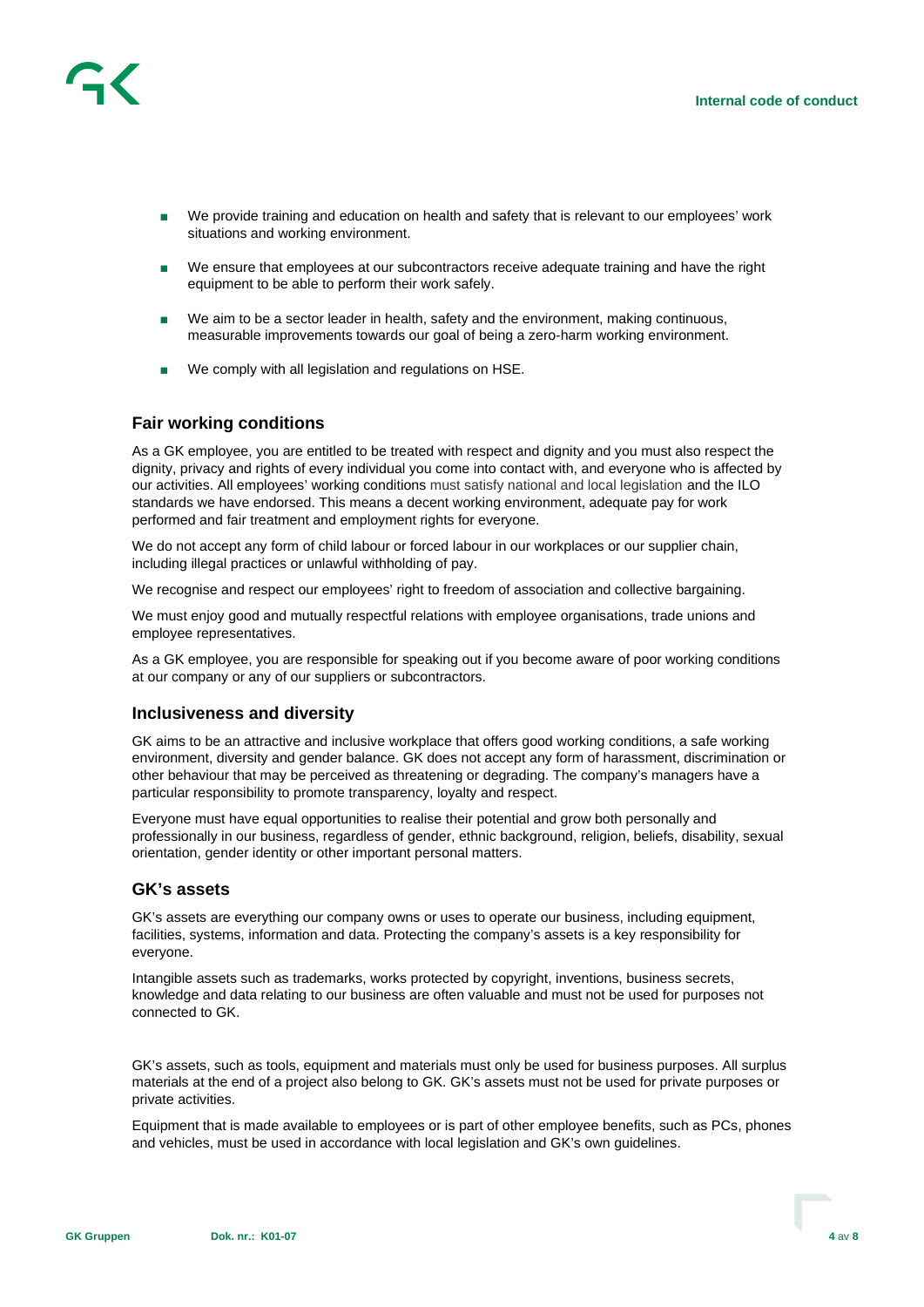# **Personal data**

GK must ensure that all personal data is recorded, compiled, stored and deleted with integrity and confidentiality in accordance with applicable laws, regulations and the General Data Protection Regulation (GDPR).

GK respects employees' rights to privacy and ensures that only authorised personnel have access to personal data. Employees must only have access to personal data for specific business purposes, and must not access data for other reasons.

Employees must not share personal information with anyone, unless this is authorised or required under law. Authorised personnel must only be able to use personal data when this is required for work assignments, and must handle the data with integrity and confidentiality. Requirements for processing personal data must not be overridden by requirements for access.

## **Confidentiality**

Information that employees acquire in connection with their employment relationship with GK or through collaboration with customers and suppliers must be treated confidentially and under no circumstances be shared with unauthorised parties. Employees who possess confidential information must be aware of this and loyally comply with established non-disclosure agreements (NDAs).

## **How we act in the market**

GK aims to have Scandinavia's strongest brand in our sector. We wish to be the preferred choice for customers and partners who value innovative and sustainable solutions. This will help us have the industry's most satisfied customers. Our customer relationships must be characterised by integrity and mutual respect, and we must treat our customers in accordance with our values and ethical guidelines.

GK is an important player in our industry and we are expected to be a responsible company that shows respect for our customers, suppliers, partners and other stakeholders. GK must never be involved in unlawful business practices. We always perform our work with a high degree of integrity, and as GK employees we are always expected to do our best to deliver high-quality results on time and on budget.

GK complies with applicable laws and regulations for ethical trading and does business in a sustainable and socially responsible manner. Ethical business practices will help ensure that goods and services are produced in line with internationally recognised standards on human rights, labour and the environment.

#### **Competition**

GK supports fair and open competition. GK's activities and employees must under no circumstances cause an infringement of the competition rules, for example through price-fixing, illegal market sharing or any other conduct that prevents, restricts or distorts competition in violation of applicable competition laws. GK must treat competitors with integrity and respect.

#### **Conflicts of interest**

GK's employees must avoid situations where a conflict may arise between their own personal and/or financial interests and GK's interests. Employees with purchasing authority at GK have a special obligation to act with objectivity and integrity, to avoid any doubts about the reliability and impartiality of their actions. GK expects employees to be loyal to the company and prohibits them from acting in competition with GK.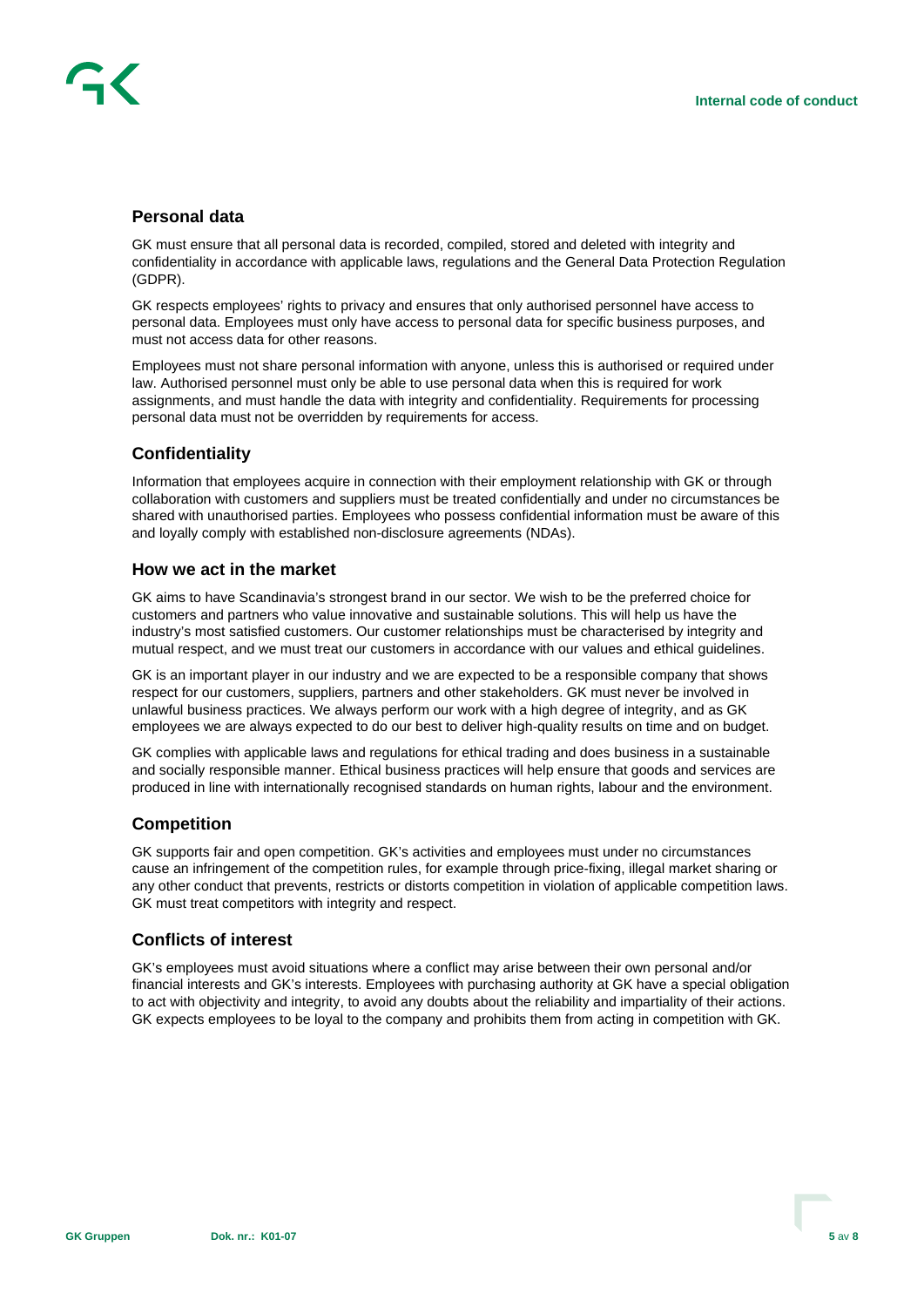

# **Corruption and bribery**

GK has zero tolerance for corruption. Corruption takes many forms and covers everything from gifts of a disproportionately high value, to carefully planned bribes and systematic covering of one's tracks. No GK employee may directly or indirectly participate in activities that violate anti-corruption legislation.

This means:

- GK's activities and employees must never, directly or indirectly, offer, promise, demand, require or accept unlawful or unfair monetary benefits or other remuneration to gain or confer preferential commercial treatment.
- GK's activities and employees may never request, demand or accept benefits from customers, subcontractors, suppliers or other parties or their representatives, employees or consultants, if such benefits are offered in an attempt to achieve unlawful benefits.
- Any act that could involve bribery is forbidden.
- All costs, outlays and income are properly recorded in GK's accounting systems together with all required documentation, and in accordance with generally accepted accounting practice.
- Employees must always consult with their line manager if they are unsure whether a gift or other benefit may contravene these principles.

## **Fraud and money laundering**

Money laundering is the illegal process of making large amounts of money generated by a criminal activity appear to have come from a legitimate source. GK must under no circumstances participate in operations or activities that are, or appear to be, money laundering.

# **Entertaining and gifts**

Promotion and network building make an important contribution to cultivating relations with our customers and partners. Entertaining in the form of gifts and other benefits of modest economic value is permitted, provided this is in line with our ethical guidelines:

- Invitations or travel to or participation in events with suppliers or business associates must be approved by the line manager.
- GK must cover costs relating to travel and participation in supplier events to ensure that these are at arm's length.
- Gifts and entertaining benefits may only have a modest value, for example invitations to traditional industry events, a simple lunch or small gifts.
- Agreements with consultants or intermediaries must never be used to channel payments or other benefits to anyone in order to circumvent GK's rules on bribery and corruption.
- Gifts and other entertaining benefits must be consistent with the recipient's ethical guidelines to the extent we are familiar with these.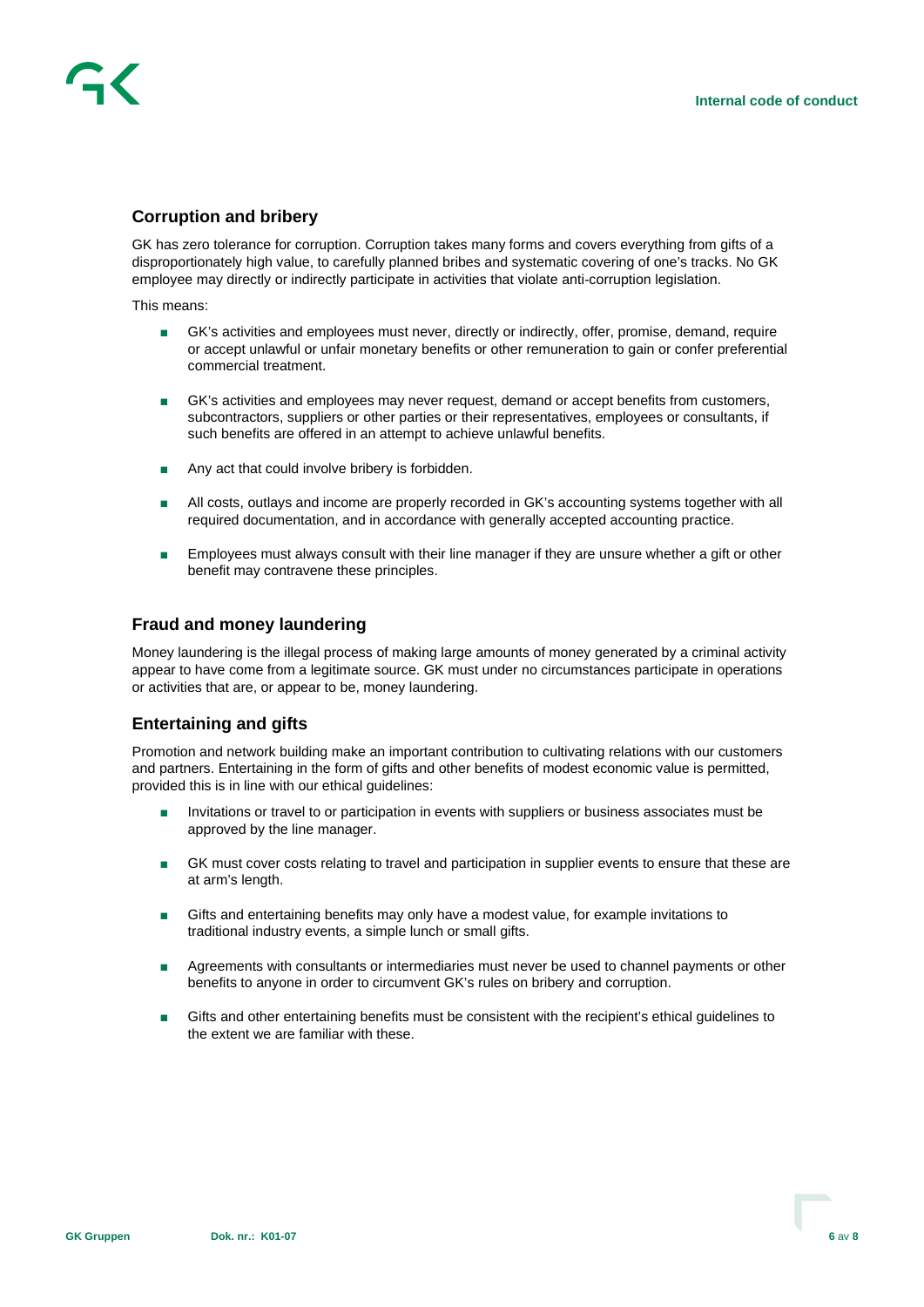

# **Purchasing and suppliers**

GK endeavours to establish mutually beneficial relations with our suppliers and subcontractors. We use our size and position to appear as "one GK" to strengthen our competitiveness. Our suppliers must satisfy the same ethical principles as we do. To this end we have a dedicated Code of Conduct for Suppliers. The following applies to GK's purchasing activities:

- All employees must comply with signed collaboration agreements and applicable purchasing guides.
- GK makes purchasing decisions based on cumulative corporate experience and knowledge, and not personal opinions.
- All purchasing is based on open tenders and GK must not be dependent on individual suppliers.
- GK must not use suppliers who seek to unduly influence GK's choice of products.
- GK must not use suppliers or subcontractors who have not signed our Code of Conduct for Suppliers and been subject to a supplier evaluation.

### **How we interact with society**

GK aims to build a sustainable society for future generations by:

- ensuring a good indoor environment and contributing to good health, productivity and efficiency
- ensuring optimal energy consumption and a clean environment
- stimulating recruitment and skills development in the sector
- aiming to increase the proportion of women in our company and the sector as a whole
- minimising the negative environmental impacts from our own operations
- taking social responsibility and acting impeccably in all situations

#### **Climate and the environment**

GK has set itself ambitious environmental goals and wishes to actively contribute to the green shift, both by reducing our own emissions and by encouraging our customers to choose long-term and sustainable solutions.

GK must as far as possible prevent and continuously restrict undesired impacts on the environment. GK must endeavour to perform all our operations in an environmentally friendly way, and satisfy applicable environmental requirements. This includes reducing emissions to air, the ground and water.

GK's services, products and processes are optimised to consume energy, resources and raw materials as efficiently as possible, and to minimise the volume of waste and residual materials. GK must avoid materials and methods that pose risks to the environment and climate where other available and viable alternatives exist.